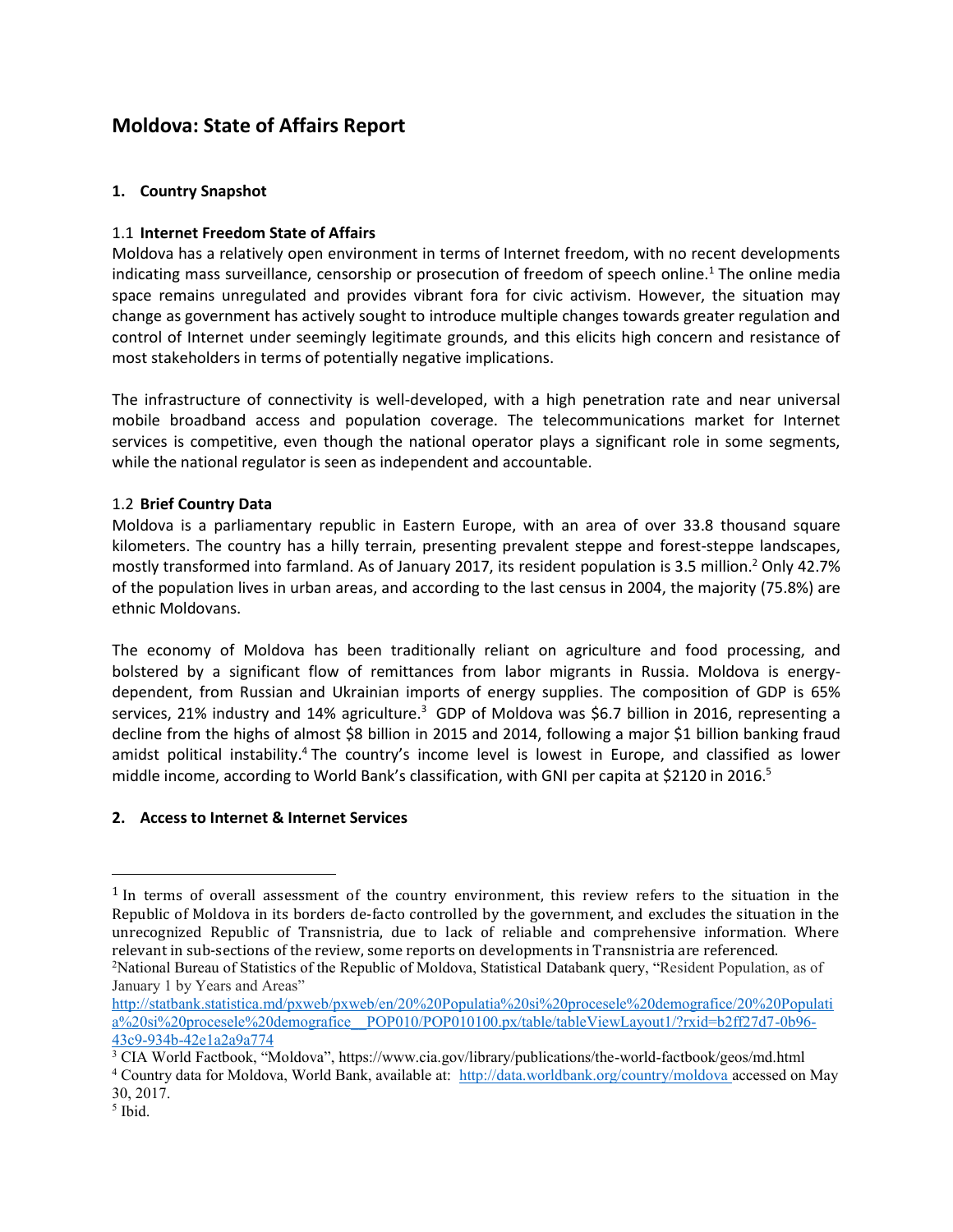#### 2.1 **Penetration**

Moldova has relatively high Internet penetration indicators in the post-Soviet space. By end of 2016, International Telecommunications Union (ITU) lists the percentage of individuals aged 6+, using Internet in Moldova to be 71%, up from 63% in 2015.<sup>6</sup> According to the country's National Agency for Regulation of Electronic Communications and Information Technology, by end of 2016, there were 5557 thousand subscribers with fixed access to Internet, increasing 4.3% compared to 2015 and translating to 15.7% penetration rate in this category.<sup>7</sup> However, the fixed broadband penetration of households is 46.5%. The number of mobile Internet users grew rapidly, reaching 1.92 million (showing an increase of 9%), of which almost all had mobile broadband connections (an increase of 37%), and 54% penetration rate in this category. In the 2016 State of Broadband report by ITU (which uses 2015 figures), Moldova ranked 65<sup>th</sup> among 187 nations in the fixed broadband category, and 76<sup>st</sup> in the mobile broadband category. <sup>8</sup>

#### 2.2 **Demographics of the Internet audience and its uses of Internet**

The most recent GemiusAudience study from December 2016, estimates the country has just over 2 million users (72% penetration rate), including 1.8 million daily users.<sup>9</sup> Geographical distribution reflects the patterns of socio-economic distribution - 58% of Internet users in Moldova are concentrated in the central region of the country, which has 80% penetration and where the capital city Chișinău is located.<sup>10</sup> The less developed southern region has only 17% of users and 63% penetration. Chișinău has 25% of the Internet users and Bălți, the second largest city, another 7%.

According to the same study, young urban audience prevails among the Moldovan Internet audience. Age groups 15-29 constitute 38% of the total audience, while penetration among the age group 20-25 is almost 100%. As different from the trend in most other post-Soviet countries, the Moldovan audience is 53% women and gender variance is most apparent in younger age groups, such as in the 15-19 group, responsible for 9% of the total female audience, and only 4% of the male audience.

White collar professions – specialists with higher education constitute 24% of the audience, followed by students (19%). Accordingly, 38% of users have completed higher education, and another 32% technical/vocational degree (lyceum or college).

Uses of Internet are diverse, with news, education/personal development, job search, health and food among the most frequently searched categories, in order of frequency.<sup>11</sup>

#### 2.3 **Barriers to access**

With continued improvements of the past few years in terms of expanding penetration rate and geographic coverage, falling costs of data plans and devices, Moldova does not have major barriers to access. This is especially true for the mobile Internet segment, where 3G and 4G broadband coverage is almost universal in terms of both the coverage of the population and territory, depending on choice of a

<sup>&</sup>lt;sup>6</sup> International Telecommunications Union, "Percentage of individuals using Internet", [https://www.itu.int/en/ITU-](https://www.itu.int/en/ITU-D/Statistics/Pages/stat/default.aspx)[D/Statistics/Pages/stat/default.aspx](https://www.itu.int/en/ITU-D/Statistics/Pages/stat/default.aspx) accessed on May 30, 2017.

<sup>7</sup> National Agency for Regulation of Electronic Communications and Information Technology, "Evolution of Electronic Communications Market in 2016", [http://en.anrceti.md/files/filefield/Evolutia\\_Pietei\\_2016\(eng\).pdf](http://en.anrceti.md/files/filefield/Evolutia_Pietei_2016(eng).pdf)

<sup>&</sup>lt;sup>8</sup> ITU, "The State of Broadband 2016: Broadband Catalyzing Sustainable Development", [http://www.itu.int/pub/S-](http://www.itu.int/pub/S-POL-BROADBAND.17-2016)[POL-BROADBAND.17-2016](http://www.itu.int/pub/S-POL-BROADBAND.17-2016) 

<sup>&</sup>lt;sup>9</sup> Gemius, "GemiusAudience Study" in partnership with the Bureau for Audit of Print Runs and Internet, <http://www.bati.md/news/0002>

 $10$  Ibid.

 $11$  Ibid.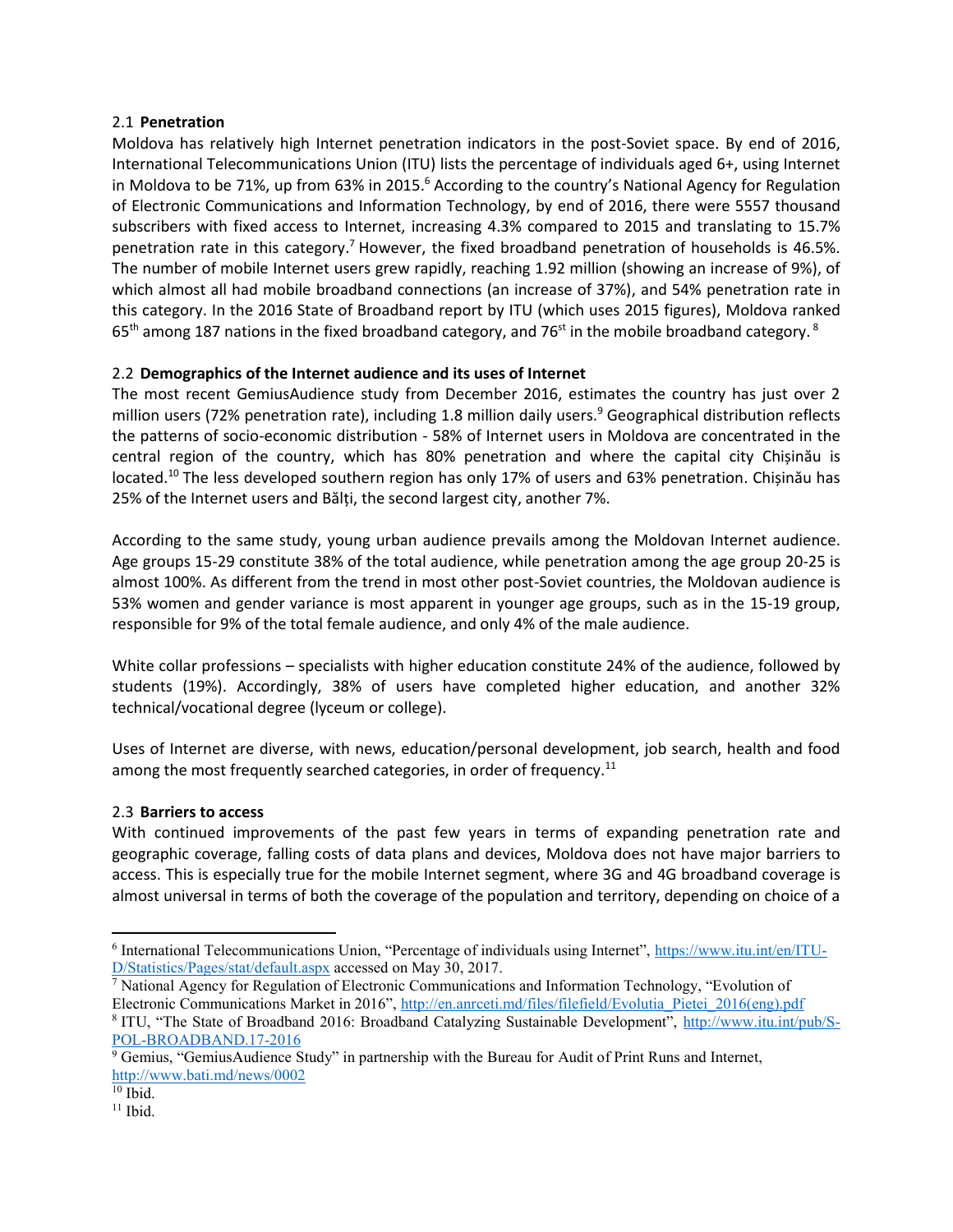mobile operator. However, financial constraints are a likely barrier for most Moldovans without access. According to a 2013 study by the Center for Electronic Governance, $12$  18% of respondents without Internet access said the cost of service is too expensive. Similarly, more than half of the respondents who have no computers to enable access, said the cost is not affordable for them. 15% of such respondents also said they lack skills to use computers. Lack of fixed infrastructure may be of concern for some rural locations, as the fixed telephony infrastructure historically has a limited coverage and investments into the fiber optic networks have been concentrated in urban locations. Still, only 4% of respondents in the survey by the Center for Electronic Governance said there is no available infrastructure to connect their household.

## **3. ICT Actors & Infrastructure**

#### 3.1 **Fixed Communication**

The fixed-line Internet market generates a smaller share of Internet penetration in Moldova, delivered predominantly by wireless connections. The fixed-line market dominated by Moldtelecom, the national operator with absolute dominance of the fixed telephony network (96.4% of the market). It leads with 64.6% market share by end of 2016, followed by Starnet Solution (20.2%) and Sun Communications (5.3%).<sup>13</sup> Other smaller providers jointly account for 9.9% of the market.

Fixed Internet connections in Moldova offer high speeds – half of connections allow speeds from 30 to 100 Mbps, while another 35% allow 10-30 Mbps. FTTx technology is overall prevalent, deployed in 56.5% of connections by December 2016, with especially high rate in Chișinău and other bigger cities, while xDSL technology features in 36.1% of connections, and most common in smaller towns and rural locations. Fixed broadband penetration of households is 80% in Chișinău but below 30% in several administrative-territorial units of Moldova.<sup>14</sup>

# 3.2 **Mobile Connection**

Three companies constitute the mobile market of Moldova, where penetration is about 125%, with a total number of subscriptions is at 4.4 million. According to the National Agency for Regulation of Electronic Communications and Information Technology, Orange Moldova held 65.5% market share by turnover, declining from 70% in 2013. The next largest share by turnover belongs to Moldcell with 30.2%, which grew from 26.2% in 2013, and Moldtelecom with 4.2%, which also grew from 3.76% since 2013.

The market for mobile Internet access (by revenue) has a slightly different composition. Orange Moldova had a 58.9% share, while Moldcell had a 27.4% share. Interestingly, Moldtelecom has a 13.7% share, punching well above its weight relative to its mobile market share and signifying an ISP-focused strategy of development. The total number of mobile broadband users stood at 1.92 million, including 1.59 million mobile broadband subscriptions and over 300 thousand subscriptions for dedicated mobile Internet access (e.g. USB-modems).

 $\overline{a}$ <sup>12</sup> Roman Bahnaru, deputy chief of National Agency for Regulation of Electronic Communications and Information Technology, presentation at the ITU Regional Forum, Moldova, 31 March – 1 April 2015, available at

[https://www.itu.int/en/ITU-D/Regional-Presence/CIS/Documents/Events/2015/03\\_Chisinau/Session\\_6\\_Bahnaru.pdf](https://www.itu.int/en/ITU-D/Regional-Presence/CIS/Documents/Events/2015/03_Chisinau/Session_6_Bahnaru.pdf) <sup>13</sup> Ibid., p.20

<sup>14</sup> Ibid., p. 33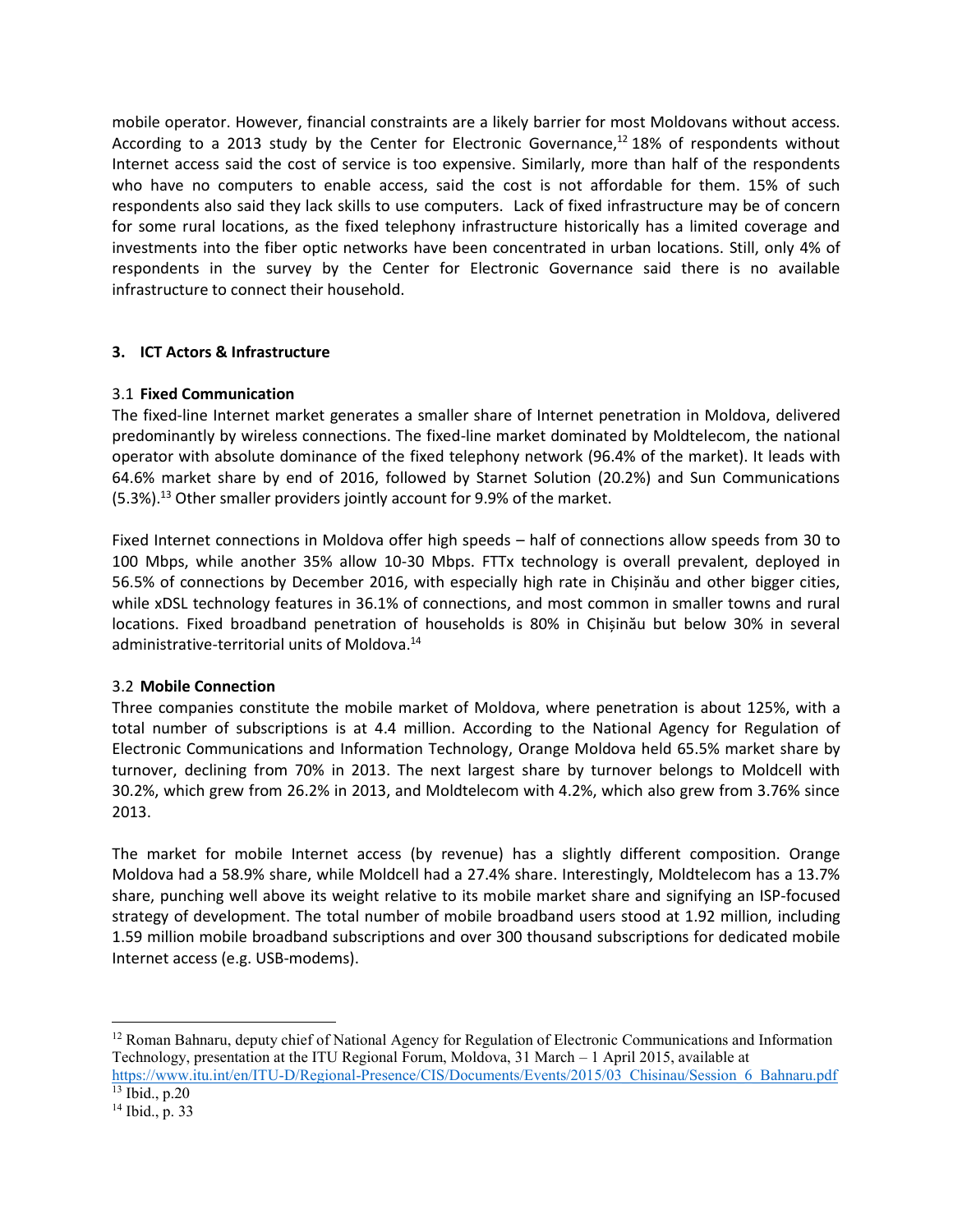The speeds and coverage of mobile connections offered in Moldova have significantly improved over the past few years. Orange Moldova and MoldTelecom report their 3G broadband coverage for both the territory and population to exceed 98%.<sup>15</sup> Orange Moldova also reports 97% and 94% coverage with 4G service for territory and population, respectively. Moldcell and Moldtelecom have only 30% population coverage by 4G, and even smaller (9.6%, Moldcell and 5%, Moldtelecom) coverage in terms of territory.

## 3.3 **International Communication**

The infrastructure for international connectivity was monopolistic in Moldova until 2010, when the other operators gained access to Moldtelecom's network and were also licensed to develop their own gateways. Moldovan operators are linked with the networks of their Romanian and Ukrainian counterparts, providing access to backbone infrastructure onwards in Europe and Russia. By end of 2016, total external Internet capacity was 341 Gpbs, growing from 326 Gpbs in 2015.<sup>16</sup>

# **4. Regulatory ICT Policy**

# 4.1 **Regulatory/governing bodies and standards (National & International)**

**The Ministry of Information Technology and Communications** is responsible for policy development and policy application in the fields of information technology, information society and communications. The Ministry sets the national table for allocation of the radio spectrum, administers and manages the civilian spectrum and administers technical control and certification needs of the telecommunications sector.

The Ministry also oversees the work of the several related state enterprises. **The State Enterprise National RadioSpectrum Center**, undertakes technical management of spectrum and certification of radio emitting devices. **The State Enterprise Radiocomucatii,** is the national operator for radio and television broadcasting, which also provides Internet access services, including over the WiMax network. **The State Enterprise MoldData** specializes in software development and IT services, including webhosting and domain registration.

**The National Agency for Regulation of Electronic Communications and Information Technology** is the regulator, or the central public authority that regulates activity in electronic communications, information technology and postal communication.

#### **5. Information Security, Data Protection and Privacy**

#### 5.1 **Internet Infrastructure (susceptibility to cybercrime, terrorism, and attacks)**

The Internet infrastructure in Moldova is relatively resilient and sustainable in phase of cybercrime attacks and physical disruptions. The frozen conflict in its Transnistria region that is claimed, but not controlled by Moldova, is not of much concern for connectivity of the rest of Moldova, except for potential cyber threats originating from the territory. At the same time, the infrastructure appears to be

 $\overline{a}$ <sup>15</sup> National Agency for Regulation of Electronic Communications and Information Technology, "Evolution of Electronic Communications Market in 2016", pp. 14-15.

 $16$  Ibid., p.4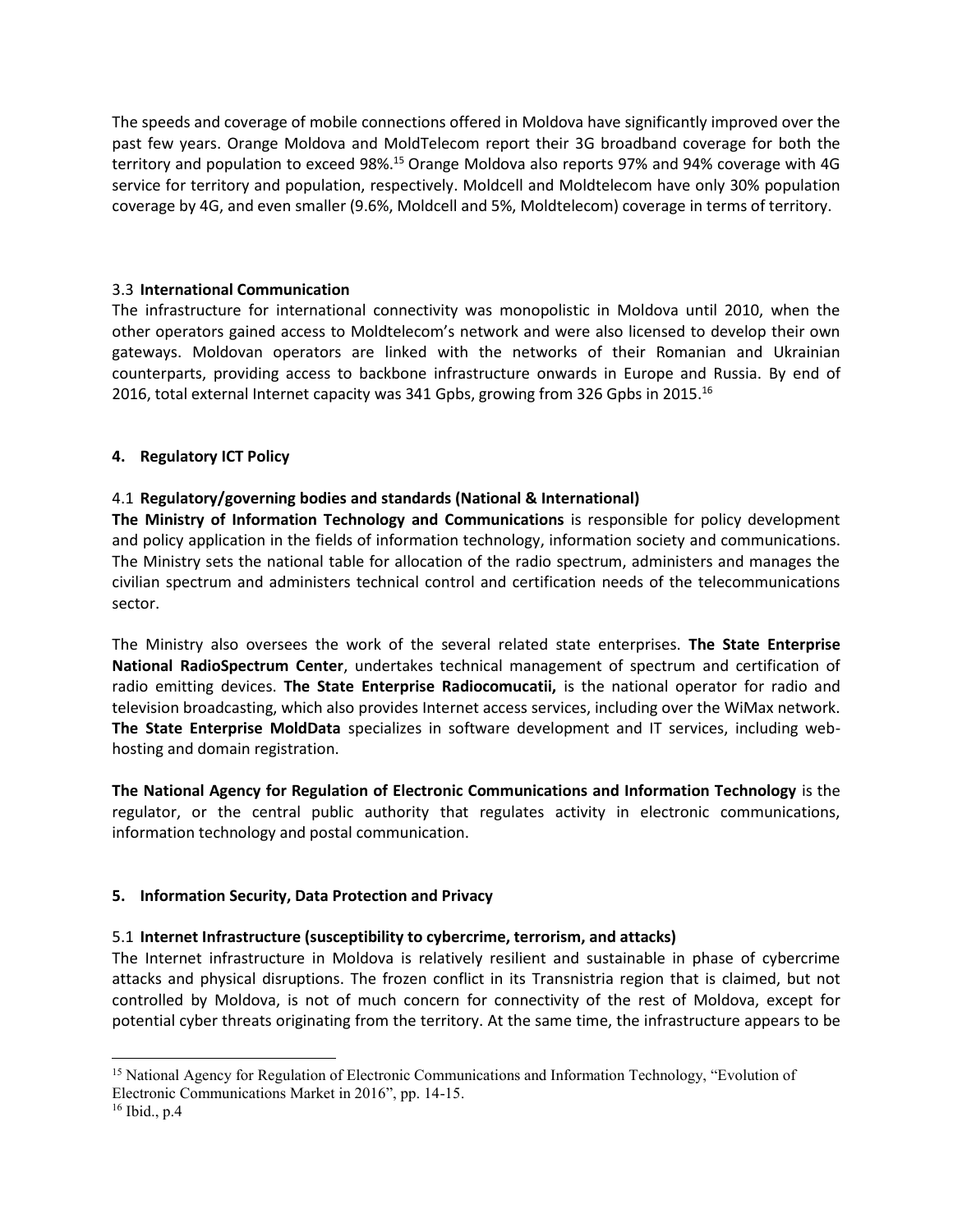more vulnerable inside Transnistria. The de-facto independent region has its own operators, licensed by the unrecognized government of the Pridnestrovian Moldavian Republic. Yet, Transnistria periodically experiences blockade by Ukraine, prohibiting transit of goods destined to Transnistria through Ukrainian territory, while Moldova also uses economic leverage against the break-away region.

Since 2010, Moldova has its cyber security center – CERT-GOV-MD, integrated in the State Enterprise Special Telecommunications Center, which is part of the Intelligence and Security Service of Moldova. Also in 2010, the General Prosecutor's Office established a dedicated Division for Cybercrime Investigation, and the Intelligence and Security Service established a Department for Combatting Cybercrime. In 2012, the Ministry of Interior also set up its own Center for Combatting Cyber Criminality. Moldova ranked globally  $73<sup>rd</sup>$  (out of 165 countries) in the 2017 Global Cybersecurity Index, which measures the level of commitment to cybersecurity, ahead of six other countries in the region.<sup>17</sup>

## 5.2 **Types of attacks, actors, and those targeted**

Moldova experiences a range of cyber threats, involving government and private sector targets, as well as the general public.

In the recent period, government systems have seen coordinated mass attacks during major political events. In connection with the two rounds of presidential elections in October and November 2016, Moldova experienced unprecedented large-scale cyberattacks on government entities, Central Election Commission websites, the observation missions and media outlets.<sup>18</sup> During the second round, the attacks intensified, as more than 680 thousand attacks were registered by the CEC.

In other times, government agencies are exposed to typical threats, such as viruses. In February 2016, a wave of virus infections affected the information systems of five government agencies.<sup>19</sup> Earlier, the Intelligence and Security Service of Moldova reported that it prevented 27 attempts to breach government information systems, with one of the attacks targeting 12 government agencies through a Trojan virus.<sup>20</sup>

Among the non-government targets, common citizens remain highly vulnerable. Throughout 2016, Moldovan users frequently filed complaints regarding ransomware in Moldovan language, purporting to be an official police message, imposing a fine, payable online.<sup>21</sup> In 2015, dozens of Moldovans fell victim of phishing attacks over the instant messenger networks, including Viber.<sup>22</sup>

As in most other countries, the banking sector is particularly exposed. In June 2015, the National Bank of Moldova experienced Ddos attacks on its website, temporarily shutting it down.<sup>23</sup> In 2015, Moldovan law enforcers registered over 13000 cases of theft from bank accounts.<sup>24</sup> In some cases. Moldovan residents were themselves the source of threats. In late 2016, several Moldovan citizens were arrested

<sup>&</sup>lt;sup>17</sup> ITU, Global CyberSecurity Index 2017, [https://www.itu.int/dms\\_pub/itu-d/opb/str/D-STR-GCI.01-2017-PDF-](https://www.itu.int/dms_pub/itu-d/opb/str/D-STR-GCI.01-2017-PDF-E.pdf)[E.pdf](https://www.itu.int/dms_pub/itu-d/opb/str/D-STR-GCI.01-2017-PDF-E.pdf) accessed July 4, 2017

<sup>18</sup> <https://digital.report/bolee-40-tyisyach-kiberatak-byilo-soversheno-na-serveryi-tsik-moldovyi-v-den-vyiborov/>

<sup>19</sup> <https://digital.report/virus-sovershavshiy-ataki-na-saytyi-gosuchrezhdeniy-rm-zablokirovan/>

<sup>20</sup> <https://ru.sputnik.md/incidents/20160209/4576383.html>

<sup>21</sup> <http://locals.md/2017/v-moldove-internet-moshenniki-pod-vidom-mvd-vyimogayut-dengi/>

<sup>22</sup> <https://ru.sputnik.md/news/20150728/1048488.html>

<sup>23</sup> <https://ru.sputnik.md/incidents/20150605/407400.html>

<sup>24</sup> <https://digital.report/zakon-big-brother-v-moldove-ot-kiber-obyiskov-do-proverki-elektronnoy-pochtyi/>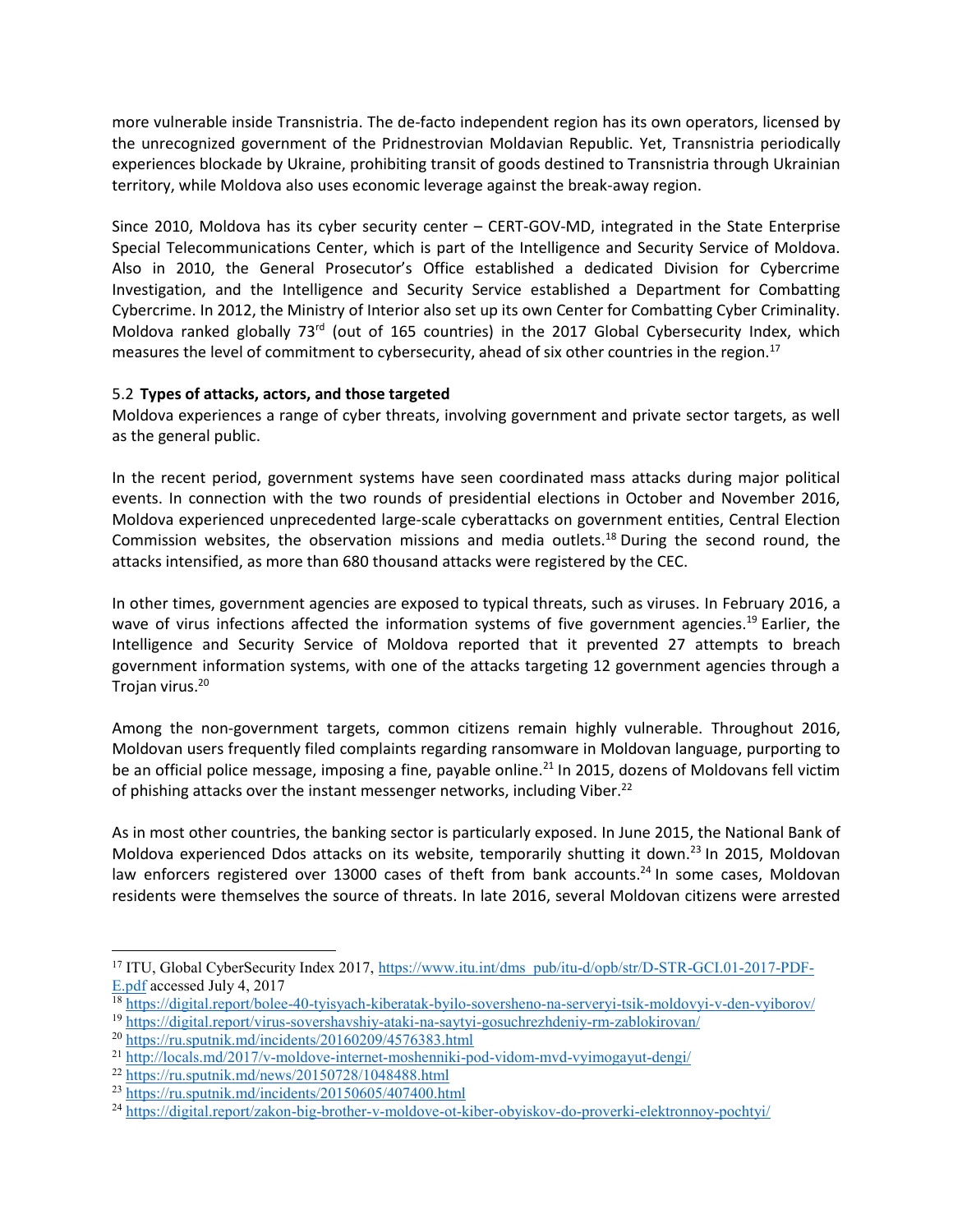in connection with an investigation of an international criminal ring, operating in Moldova and 30 other countries, and responsible for theft of funds from bank accounts.<sup>25</sup>

#### 5.3 **Government surveillance**

Moldova is not known for mass surveillance of its citizens, but experts have doubted the strength of existing safeguards against unwarranted and disproportionate breaches of privacy. Only the special units of the Ministry of Interior, the Intelligence and Security Service and the National Center for Combatting Corruption are allowed to use technical equipment allowing interception of communication, in a process that requires a court warrant (with a post-factum warrant issuable in case of a need to avert an imminent criminal activity). However, in recent years, the number of such warrants has been steadily increasing, reaching 4500 warrants in the first six months of 2015.<sup>26</sup> The expert community questions the integrity of the process, noting that courts may not extensively review the requests and it is possible to add any person to a request under an unrelated criminal investigation.<sup>27</sup> The operators are required to install surveillance systems and equipment (SORM, the System for Operational Investigative Activities), and store the relevant metadata for six months.

In recent years, there were cases when major political figures had their conversations wiretapped and leaked online. In one case, a former official of the Intelligence and Security Service was sentenced to three years for abusing power for surveillance.

#### **6: Legal Overview**

#### **6.1 Current Laws**

The national strategic framework most relevant to Internet freedom in Moldova is the Strategy for Development of an Information Society, or "Digital Moldova 2020". Adopted in 2013, the document sets the priorities of expanding access and connectivity, promoting competitiveness of the broadband market, support to digital content and service development, and information security. The Strategy includes the objectives of connecting all localities to at least a 30 Mbps fiber optic network, 85% mobile broadband coverage of localities and 60% household penetration rate. The Strategy provided continuity from the earlier frameworks related to the State Program Electronic Moldova (2005) and the State Program for Broadband Development for the period 2010-2013 (2010), which is expected to be updated for the 2015-2020 period.

Among other relevant documents supporting the development of Internet infrastructure, access and skills development are the Strategic Program for Technological Modernization of Governance (Electronic Transformation), adopted in 2011 for the period until 2020; and the Strategy for Increasing the Competitiveness of the IT Industry, covering the period 2015-2021 and adopted in 2015. Also of note is the Strategic Program for Cybersecurity adopted in 2015, and the process is underway for finalization in summer 2017 of a Concept for Information Security.

In terms of the legislative frameworks, Moldova has harmonized its national legislation with the EU regulatory frameworks. The 2008 Law on Electronic Communications provides the general legal basis for provision of telecommunications services in Moldova, and transposes the provisions of several EU

<sup>25</sup> <https://ru.sputnik.md/incidents/20161206/10209653/kiberprestupnosti-rassledovanie-moldova.html>

<sup>26</sup> <https://digital.report/pod-kolpakom-spetssluzhb-est-li-v-moldove-massovaya-slezhka/>

 $27$  Ibid.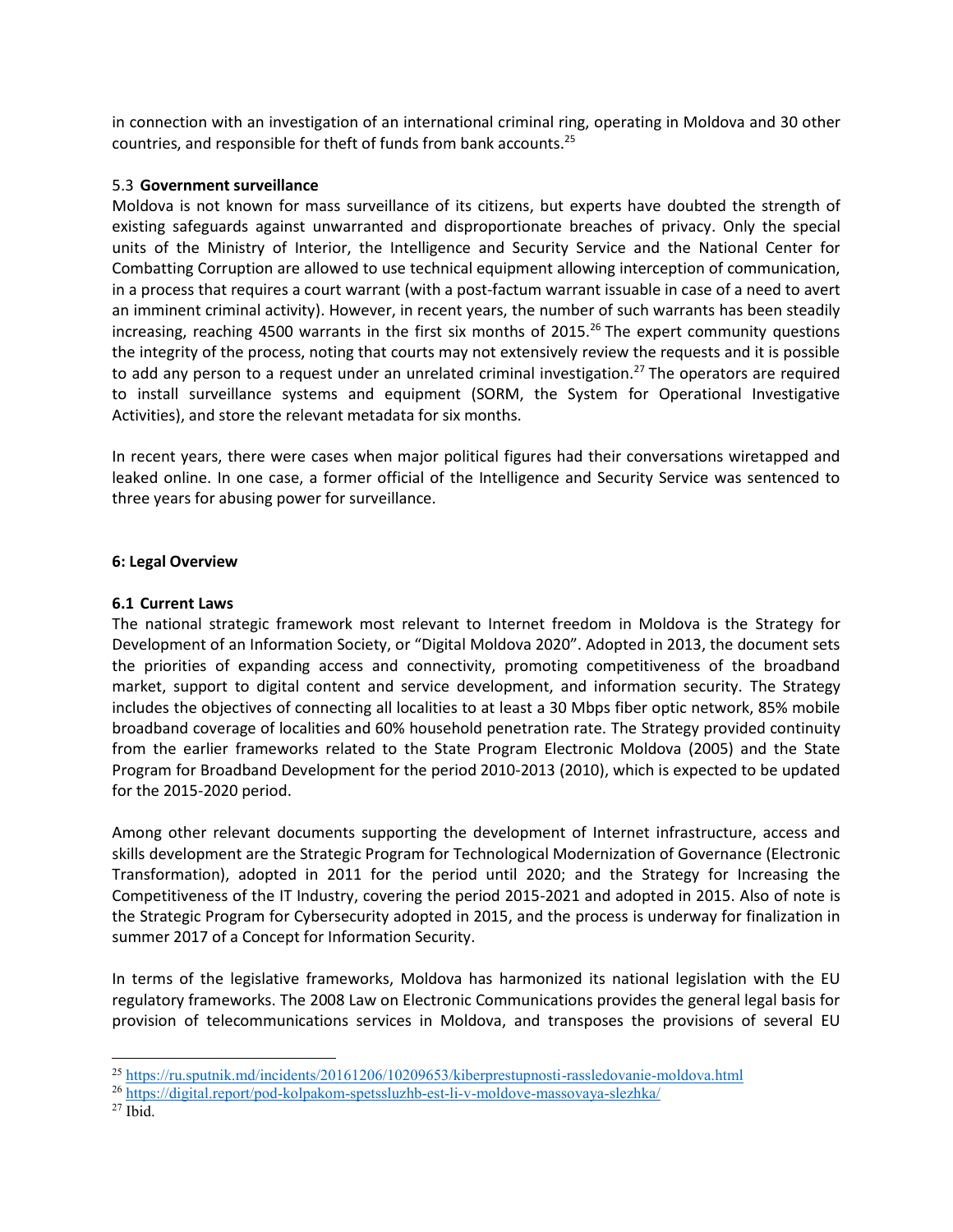directives governing the telecommunications industry, such as on competition and market regulation. The 2016 Law on Access to Properties and Joint Use of Associated Infrastructure Electronic Communication Networks of Public Use regulates the infrastructure access and promotes competition, also in line with the EU frameworks. The Law on Press does not regulate online media, bloggers or websites of traditional media and nor does Moldova have a dedicated law on information as in most other post-Soviet states.

## **6.2 Litigation**

Considering the generally favorable environment for Internet freedom in Moldova, there have been no recent cases of public interest litigation specifically seeking to uphold Internet freedom. Some recent law suits by media entities on access to information are tangentially relevant, since those entities have online presence. For instance, in 2014, the media portal jurnaltv.md sued the then President of Moldova Nikolai Timofti for violating the norms of the law on petitions, and failing to provide a timely response to information request from the outlet.<sup>28</sup> The suit was declined by the district court, and filed for review by the Appellate Court of Moldova, as well as the European Court of Human Rights.

#### **6.3 Recent legislative initiatives**

Recent initiatives with potential to impact Internet freedom have been connected to general security and information security justifications. In early 2016, Moldovan government approved a draft law (No 161) with a package of legislative amendments, enabling wider digital surveillance mandate for law enforcement and security agencies, as well as powers to block websites with content inciting hatred, discrimination and violence.<sup>29</sup> Under the changes the operators would also have broader responsibilities to collect and store metadata and digital surveillance. Amidst critical reviews from civil society, media and business representatives, nicknaming the package as the "Big Brother" legislation, and a Venice Commission review in December 2016 with recommendations for compliance with EU frameworks, the draft law is still under review in parliament.

In late 2016, Moldovan government approved a draft Law on Prevention of and Combating Terrorism, which includes a prohibition on use of electronic communications for terrorist activity and blocking of media outlets for undesirable coverage of terrorist activity. The draft law has many references to online threats and new powers for security services and the bodies regulating the information space. As of June 2017, the law was passed in the first reading in parliament. $30$ 

In September 2016, the Moldovan government circulated for discussion the draft National Strategy for Public Order and Security (2016-2020).<sup>31</sup> The document references freedom of speech and unfettered access to Internet as determinants behind the rise of anti-state propaganda and manipulation of public opinion. The risks of radicalization are also highlighted, along with the need to improve capacity against cybercrimes. In October 2016 the government approved a draft Concept for Information Security,  $32$ under which all actors in the information space are to receive a legal status and common information threats and crimes will be further defined. Along with improved intelligence on information threats, a special division will be created within the Intelligence and Security Service, which will monitor Internet more closely. Meanwhile in the unrecognized republic of Transnistria, the republic's parliament passed a

<sup>28</sup> <https://ava.md/2014/04/23/timofti-pred-yavlen-isk/>

<sup>29</sup> <https://advox.globalvoices.org/2017/01/27/in-moldova-civil-society-stands-up-to-big-brother-law/>

<sup>30</sup> <https://point.md/ru/novosti/obschestvo/detali-novogo-zakona-v-moldove-vserez-zadumalis-o-borbe-s-terrorizmom>

<sup>31</sup> <http://www.gov.md/en/content/moldovan-cabinet-approves-national-strategy-public-order-security-2017-2020>

<sup>32</sup> <http://www.moldova.md/en/content/cabinet-adopts-draft-law-concept-information-security-moldova>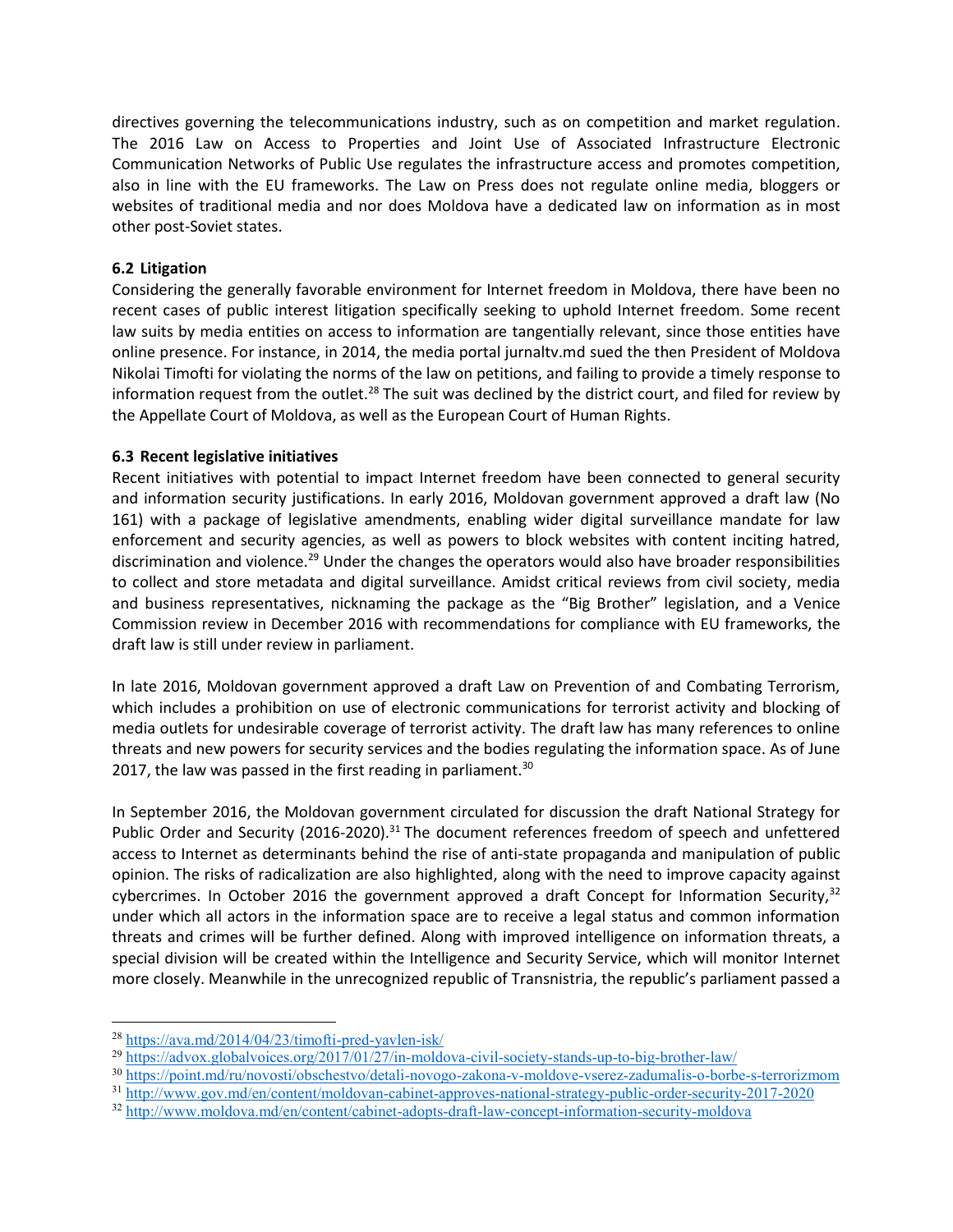law in the first reading prohibiting placement of state websites on servers registered outside Transnistria, citing security justifications. Earlier, in 2015 the Transnistrian President Shevchuk issued a decree on countering extremism, providing the basis for blocking of online content.<sup>33</sup>

In March 2017, following extensive media coverage of newly revealed suicide groups in Russianlanguage social media, targeting adolescents, a government decree approved an Action Plan for online safety of children and adolescents for the years 2017-2020.<sup>34</sup> The Plan includes measures for training of students, development of content warning and filtering systems and partnerships with civil society. As part of the related government response, the Interior Ministry circulated a draft law on amendments to the Criminal Code, increasing the penalty for abetment to suicide from 6 to 20 years.

Moldova also continues to improve the environment for IT industry and harmonize its national legislation with the EU frameworks. In November 2016, the parliament passed amendments to the law on e-commerce, harmonizing it with EU directives, such as on personal data protection. The parliament is also reviewing a draft law facilitating development of IT parks, with changes affecting tax, social payments and medical insurance.

#### **6.4 Limitations and opportunities for advancing Internet freedom through legal means**

Moldova presents a conducive environment for promoting Internet freedom through legal means. The political landscape is diverse and principles of media freedom are not questioned by most actors, even though the media scene is fragmented and subject to strong political influence. Civil society is resilient, and actively uses strategic litigation to advance access to information and other human rights objectives (for instance, the Center for Investigative Journalism in Moldova<sup>35</sup> works on access to information cases). It can be reasonably expected that litigation will be also deployed against infringements of Internet freedom, should there be a drastic change, resulting in deteriorated legal frameworks and practice. It should still be a consideration that the judicial system is not trusted and is seen as corrupt and under the influence of other branches of power.

# **7. Information Campaigns and Internet Activism**

# **7.1 Advocacy work on IF**

- o Topics of activism, activist networks and campaign
- o Mediums: social media, journalism, blogs, etc

Advocacy efforts focused on protecting Internet freedom in Moldova have become more apparent from 2014, when the anti-extremist legislation allowing censorship was first proposed and a group of media organizations, associations and watchdogs issued a joint declaration with their concerns.<sup>36</sup> Such advocacy intensified from 2016 onwards, in connection to the "Big Brother" package of amendments. Independent media outlets were especially active, as well as a number of leading civil society

<sup>&</sup>lt;sup>33</sup> US State Department Human Rights Report 2016, Moldova, p.22 [https://md.usembassy.gov/wp](https://md.usembassy.gov/wp-content/uploads/sites/210/2017/04/MOLDOVA-HRR-2016-RUS.pdf)[content/uploads/sites/210/2017/04/MOLDOVA-HRR-2016-RUS.pdf](https://md.usembassy.gov/wp-content/uploads/sites/210/2017/04/MOLDOVA-HRR-2016-RUS.pdf)

<sup>34</sup> <https://digital.report/v-moldove-pristupili-k-povyisheniyu-bezopasnosti-interneta/>

<sup>35</sup> <http://media-azi.md/en/about-us>

<sup>36</sup> <http://www.media-azi.md/en/stiri/media-ngos-asking-parliament-not-allow-restriction-internet-freedom-0>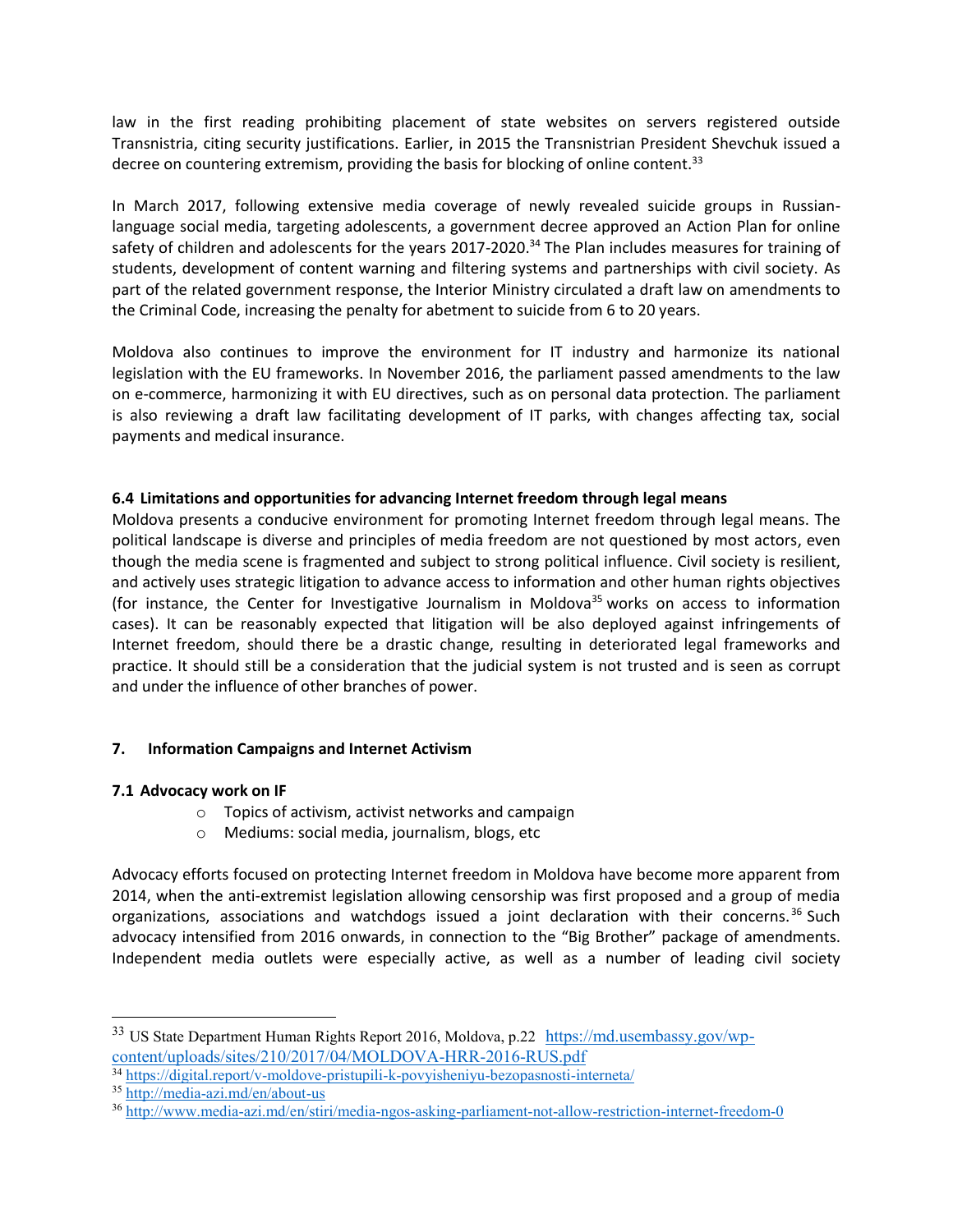organizations, such as the Legal Resource Center of Moldova,<sup>37</sup> Promo-LEX Association<sup>38</sup> all of which issued joint statements and held public discussions critical of the amendments. From among the private sector groups, the National Association of ICT Companies,<sup>39</sup> and Starnet, one of the ISPs have taken an active stance against the changes. As a result, the government modified some of the most problematic areas of the proposed changes, introducing for instance the list of grounds on which the blocking of online resources can be effected.

Other pressing issues have also provided the focus for concerted campaigns, such as the awareness campaign against misinformation and manipulation of content, including in the social media space. Since late 2015, the Association of Independent Press,  $40$  the Independent Journalism Center and the Association of Independent TV Journalists ran a two-year campaign called "Media campaign against false and biased information - STOP FALS!:.<sup>41</sup>

A variety of mediums are used to support advocacy activities, from media platforms and online petitions to direct engagement of policy makers. The annual ICT Summit held since 2000 is a major industry event, where advocates on issues of Internet governance, Internet freedom and cybersecurity are able to engage the relevant government agencies.

Some of the campaigns deployed public protests as a means of delivering the advocacy message. The most well-known story is related to the anti-corruption protests in 2014-2016, initiated by the Dignity and Truth grassroots movement, emerging in response to the \$1 billion banking fraud scandal. In early 2017, the media and civil society activists protested in front of the Ministry of Justice, seeking to overturn the ban introduced in early 2017 under personal data protection regulations, on disclosing the names of participants of court cases.

#### **7.2 Government Response**

The government overall remains open to dialogue with outside advocates for legal changes. Moldovan non-government advocates are proactive in shaping the policies and legislation, initiating and achieving changes related to greater transparency of media ownership, improving the e-commerce regulations, and safety of Internet for children and adolescents. Nevertheless, in recent period, such efforts are seeing resistance from government. A case in point is the ongoing development related to the legislative amendments regulating civil society, where the Ministry of Justice suddenly responded in early July 2017 to the draft law on NGOs proposed by civil society groups with an initiative to add measures limiting foreign funding of NGOs, mimicking similar laws passed in countries with highly restrictive NGO environments.<sup>42</sup> 43 civil society organizations have signed a statement urging the government to pass the law without such restrictions.

# **7.3 Opportunities for additional/alternative advocacy**

Based on the situation unfolding in Moldova regarding Internet freedom, it is clear that more sustained advocacy efforts are needed to help achieve the balance between security concerns and human rights. Targeted awareness and information campaigns engaging the parliamentarians and government

<sup>37</sup> <http://crjm.org/en/>

<sup>38</sup> <https://promolex.md/misiune/?lang=en>

<sup>39</sup> [http://ict.md](http://ict.md/)

<sup>40</sup> <http://www.api.md/page/en-misiunescopobiective-12>

<sup>41</sup> <http://www.fhi360.md/index.php/en/our-work/stop-fals.html>

<sup>42</sup> [https://promolex.md/9842-tentativa-de-a-limita-finantarea-din-exterior-a-ong-urilor-pune-in-pericol-functionarea](https://promolex.md/9842-tentativa-de-a-limita-finantarea-din-exterior-a-ong-urilor-pune-in-pericol-functionarea-democratiei-in-republica-moldova-si-nu-poate-fi-acceptata-sub-nicio-forma/?lang=en)[democratiei-in-republica-moldova-si-nu-poate-fi-acceptata-sub-nicio-forma/?lang=en](https://promolex.md/9842-tentativa-de-a-limita-finantarea-din-exterior-a-ong-urilor-pune-in-pericol-functionarea-democratiei-in-republica-moldova-si-nu-poate-fi-acceptata-sub-nicio-forma/?lang=en)